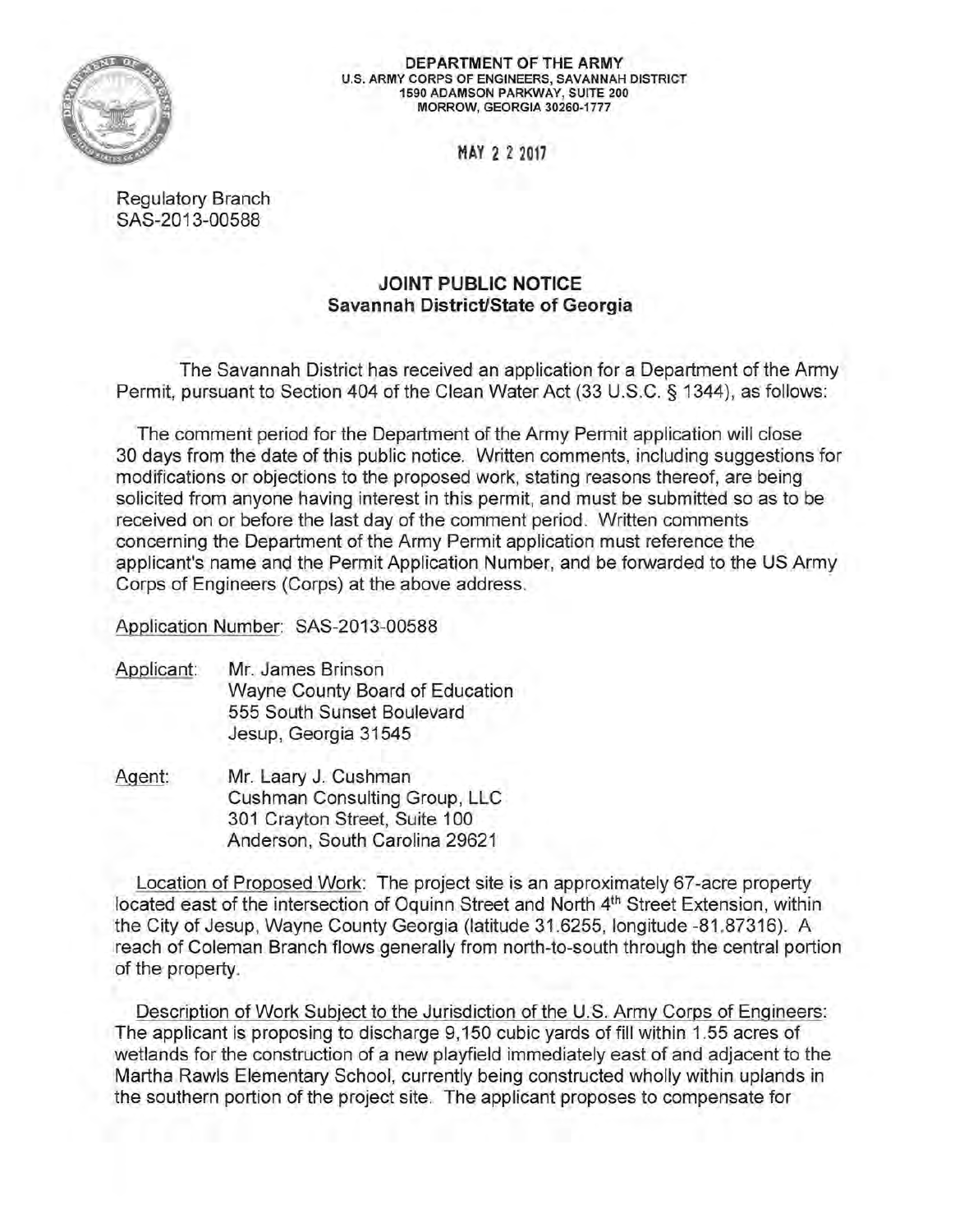project impacts through the purchase of 9.45 wetland mitigation credits from the Marshlands, Inc., Camden County Mitigation Bank.

## **BACKGROUND**

 Army Corps of Engineers and the State of Georgia. The applicant's proposed work may This Joint Public Notice announces a request for authorizations from both the U.S. also require local governmental approval.

 corrugated metal pipe, an unauthorized roadway was constructed circa August 2015, installed in order to transport construction fill material from the adjacent site to the mitigation credits from an approved compensatory mitigation bank servicing the project Using an estimated 10,000 cubic yards of fill material and serviced by a 36-inch connecting the proposed school project ("WCCS Site") with the property immediately to the south ("JHC Site"). The applicant has indicated that the existing roadway was project site, resulting in impacts to 0.7 acre of wetland. Following the completion of construction of the proposed school playfield, the roadway will be removed in its entirety, the affected areas restored to the original grade, the area permanently revegetated, as necessary, and the applicant will acquire an additional 6.37 wetland site within its Primary Service Area to compensate for the associated temporary adverse impacts.

## **STATE OF GEORGIA**

 accordance with the provisions of Section 401 of the Clean Water Act, which is required for a Federal Permit to conduct activity in, on, or adjacent to the waters of the State of office hours. A copier machine is available for public use at a charge of 10 cents per reasons or basis of objections or request for a hearing. The application can be Water Quality Certification: The Georgia Department of Natural Resources, Environmental Protection Division, intends to certify this project at the end of 30 days in Georgia. Copies of the application and supporting documents relative to a specific application will be available for review and copying at the office of the Georgia Department of Natural Resources, Environmental Protection Division, Watershed Protection Branch, 2 MLK Jr. Drive, Suite 418, Atlanta, Georgia 30334, during regular page. All coastal projects are filed at our Brunswick office and will need to be requested from Mr. Bradley Smith at Bradley.Smith@dnr.ga.gov. Any person who desires to comment, object, or request a public hearing relative to State Water Quality Certification must do so within 30 days of the State's receipt of application in writing and state the reviewed in the Savannah District, U.S. Army Corps of Engineers, Regulatory Branch, 1590 Adamson Parkway, Suite 200 Morrow, Georgia 30260-1777.

State-owned Property and Resources: The applicant may also require assent from the State of Georgia, which may be in the form of a license, easement, lease, permit or other appropriate instrument.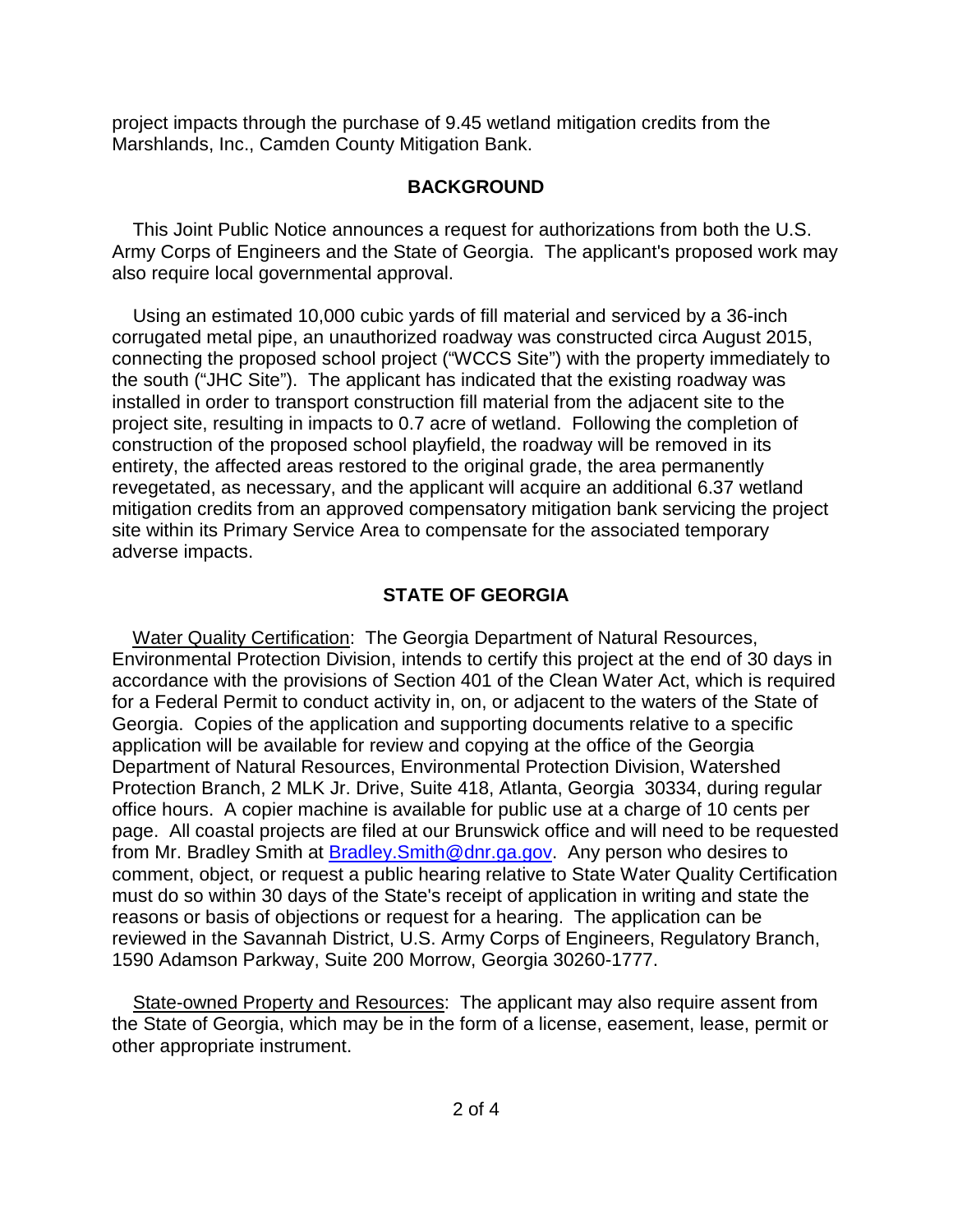## **U.S. ARMY CORPS OF ENGINEERS**

The Savannah District must consider the purpose and the impacts of the applicant's proposed work, prior to a decision on issuance of a Department of the Army Permit.

 the proposed work. The applicant contracted a Phase I cultural resources survey of the proposed project site. The findings of the survey was that no NRHP-eligible resources Cultural Resources Assessment: Review of the latest published version of the National Register of Historic Places (NRHP) indicates that no registered properties or properties listed as eligible for inclusion are located at the site or in the area affected by would be affected by the project as proposed. Presently unknown archaeological, scientific, prehistorical or historical data may be located at the site and could be affected by the proposed work.

 1973, as amended (16 U.S.C. § 1531 et seq.), we request information from the U.S. Department of the Interior, Fish and Wildlife Service, the U.S. Department of Endangered Species: Pursuant to Section 7(c) of the Endangered Species Act of Commerce, National Oceanic and Atmospheric Administration, National Marine Fisheries Service; or, any other interested party, on whether any species listed or proposed for listing may be present in the area.

 evaluation of the probable impact including cumulative impacts of the proposed activity on the public interest. That decision will reflect the national concern for both protection and utilization of important resources. The benefit, which reasonably may be expected aesthetics, general environmental concerns, wetlands, historic properties, fish and safety, food and fiber production, mineral needs, considerations of property ownership Public Interest Review: The decision whether to issue a permit will be based on an to accrue from the proposal, must be balanced against its reasonably foreseeable detriments. All factors, which may be relevant to the proposal will be considered including the cumulative effects thereof; among those are conservation, economics, wildlife values, flood hazards, flood plain values, land use, navigation, shoreline erosion and accretion, recreation, water supply and conservation, water quality, energy needs, and in general, the needs and welfare of the people.

 American Tribes; and other interested parties in order to consider and evaluate the a permit for this proposal. To make this decision, comments are used to assess Consideration of Public Comments: The U.S. Army Corps of Engineers is soliciting comments from the public; federal, state, and local agencies and officials; Native impacts of this proposed activity. Any comments received will be considered by the U.S. Army Corps of Engineers to determine whether to issue, modify, condition or deny impacts on endangered species, historic properties, water quality, general environmental effects, and the other public interest factors listed above. Comments are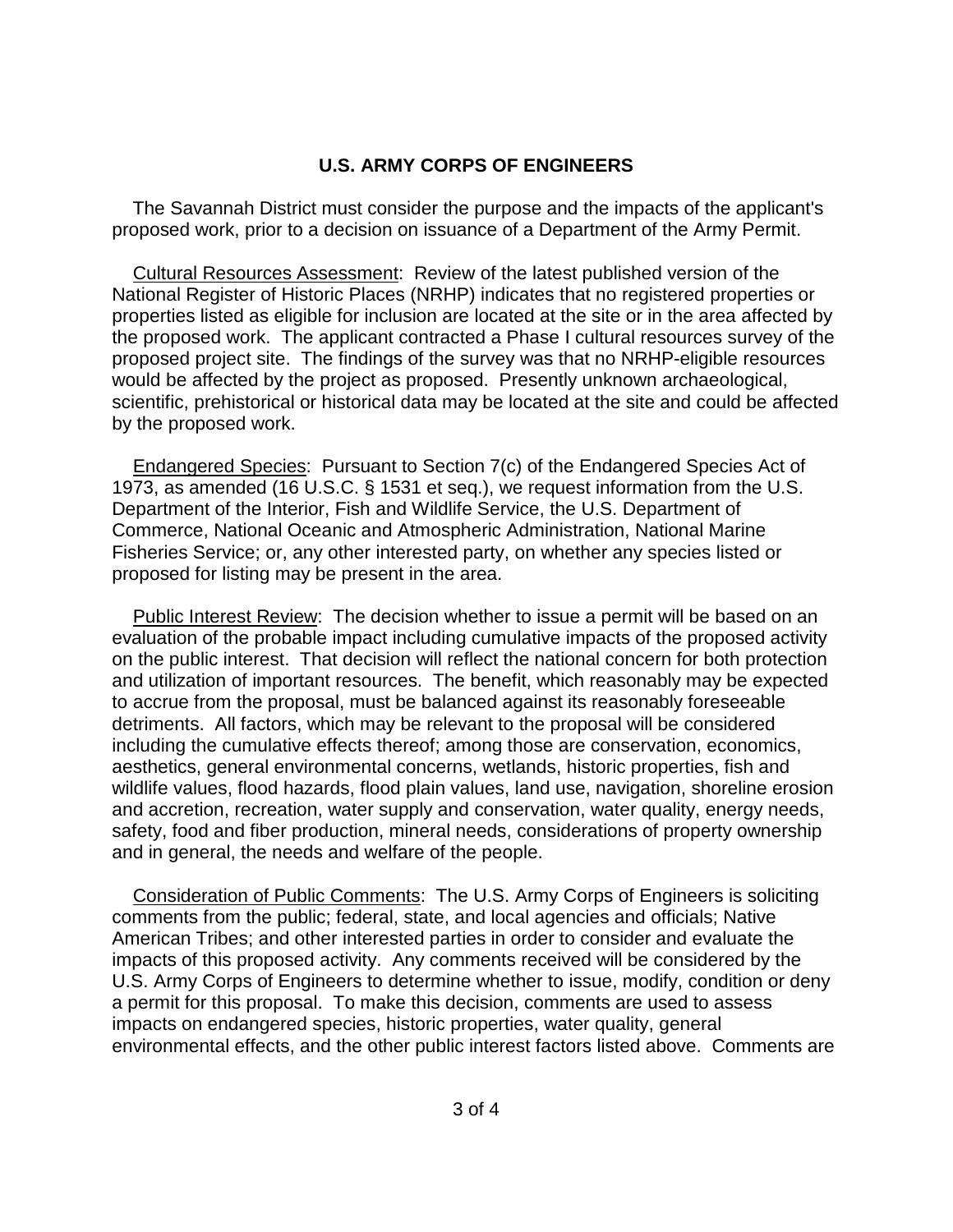used in the preparation of an Environmental Assessment and/or an Environmental Impact Statement pursuant to the National Environmental Policy Act. Comments are also used to determine the need for a public hearing and to determine the overall public interest of the proposed activity.

 discharge of dredged or fill material into the waters of the United States. The Savannah Application of Section 404(b)(1) Guidelines: The proposed activity involves the District's evaluation of the impact of the activity on the public interest will include application of the guidelines promulgated by the Administrator, Environmental Protection Agency, under the authority of Section 404(b) of the Clean Water Act.

 Department of the Army permit. Requests for public hearings shall state, with particularity, the reasons for requesting a public hearing. The decision whether to hold based on the need for additional substantial information necessary in evaluating the Public Hearing: Any person may request, in writing, within the comment period specified in this notice, that a public hearing be held to consider this application for a a public hearing is at the discretion of the District Engineer, or his designated appointee, proposed project.

 of the Army Permit should submit comments in writing to: Commander, U.S. Army of this notice. Please refer to the applicant's name (Wayne County Board of Education) Comment Period: Anyone wishing to comment on this application for a Department Corps of Engineers, Savannah District, Attention: Adam White, 1590 Adamson Parkway, Suite 200, Morrow, Georgia 30260-1777, no later than **30 days** from the date and the application number (SAS-2013-00588) in your comments.

If you have any further questions concerning this public notice, please contact Adam F. White, Project Manager, Piedmont Field Office at 678-422-2730, or adam.f.white@usace.army.mil.

7Encls

- 1. Project Location Map, dated 04/19/17;
- 2. Wetland Location Map with Unauthorized Roadway, dated 04/19/17;
- 3. Overall Drainage and Grading Plan Sheet W2, dated 03/24/16;
- 4. Option A Wetland Fill Area Sheet A (Applicant's Preferred Design), dated 12/15/16;<br>5. "Wetlan Profile Line 1" Sheet A.1, dated 12/15/16;
- 5. "Wetlan Profile Line 1" Sheet A.1, dated 12/15/16;
- 6. "Wetlan Profile Line 2" Sheet A.2, dated 12/15/16;
- 7. "Wetlan Profile Line 3" Sheet A.3, dated 12/15/16.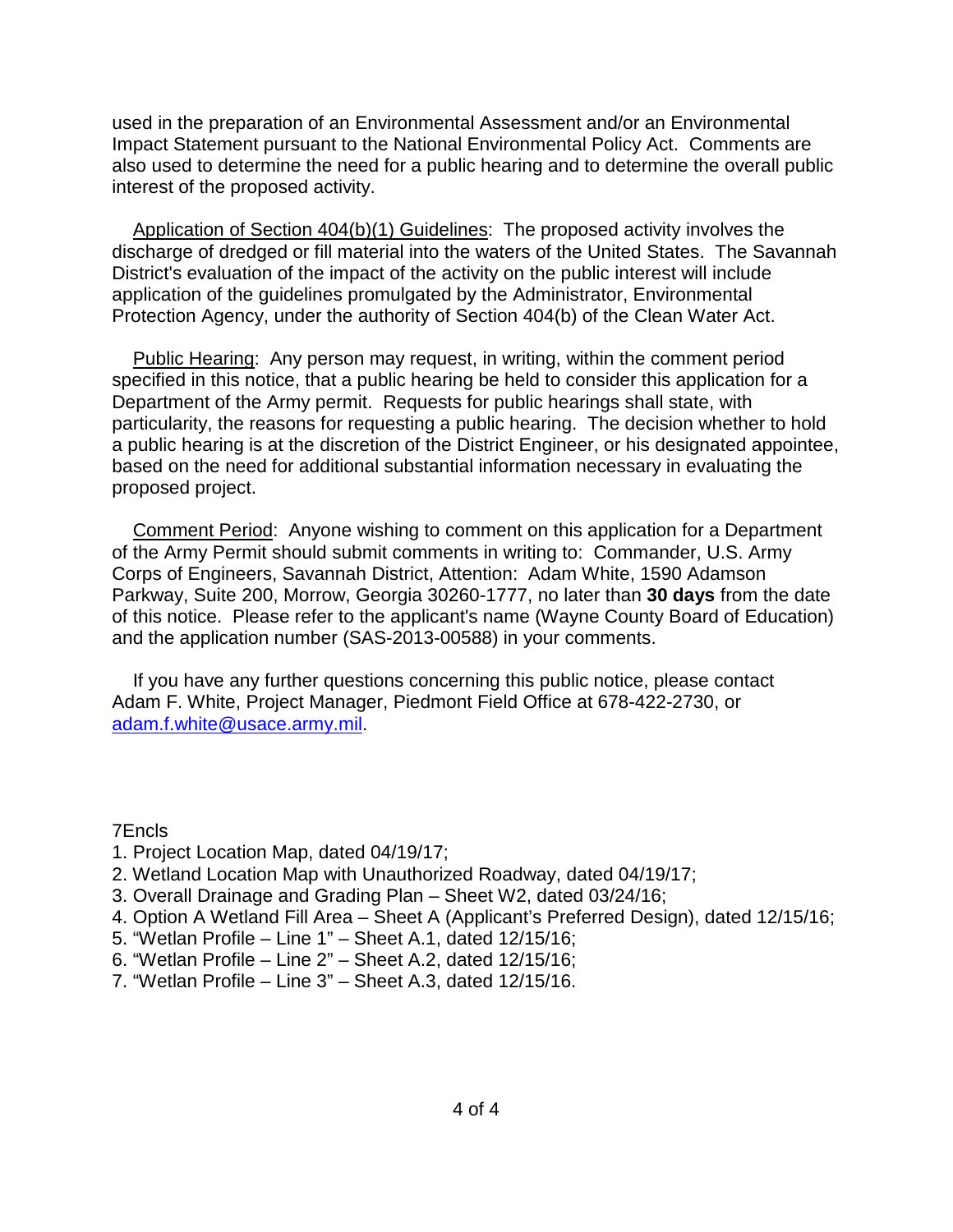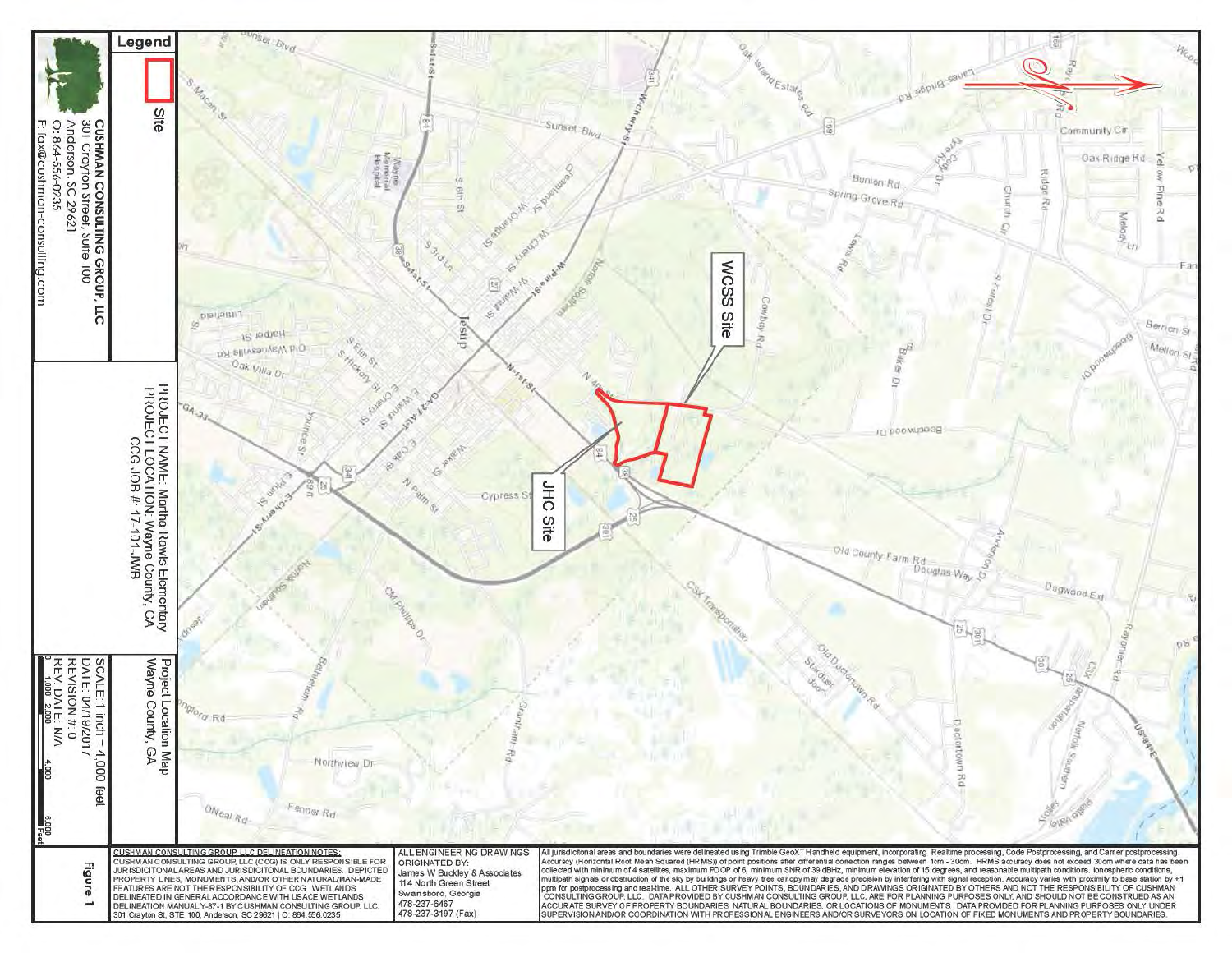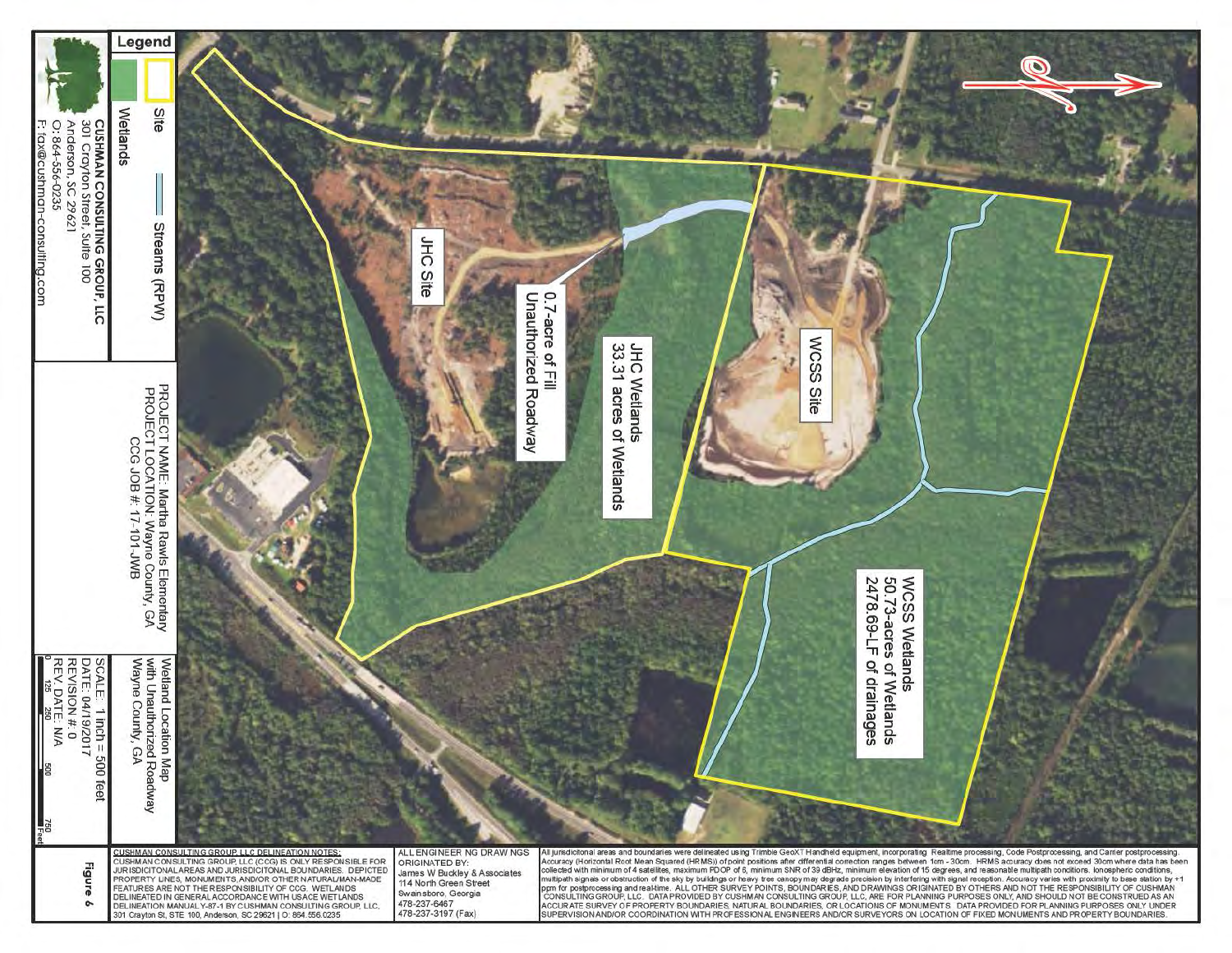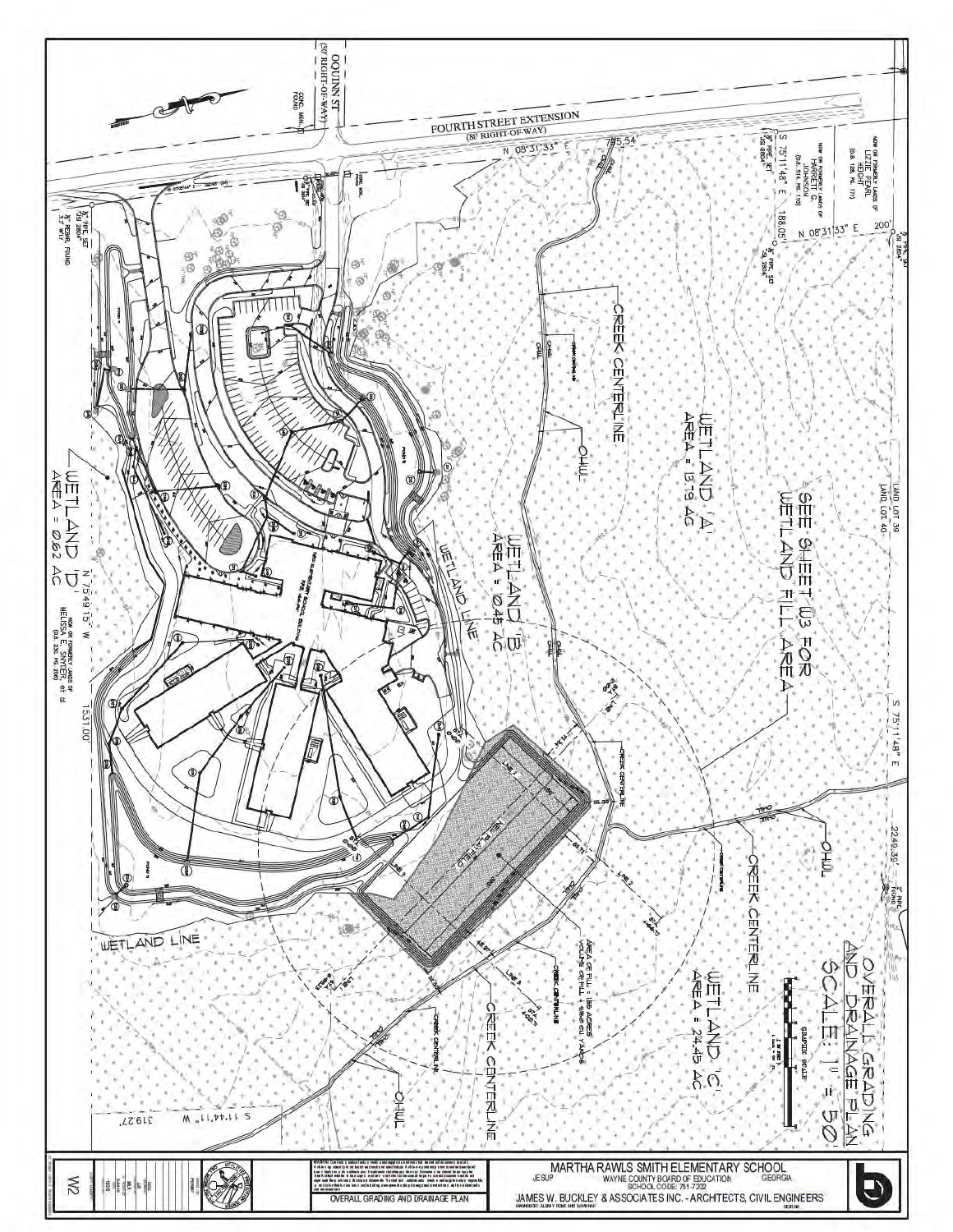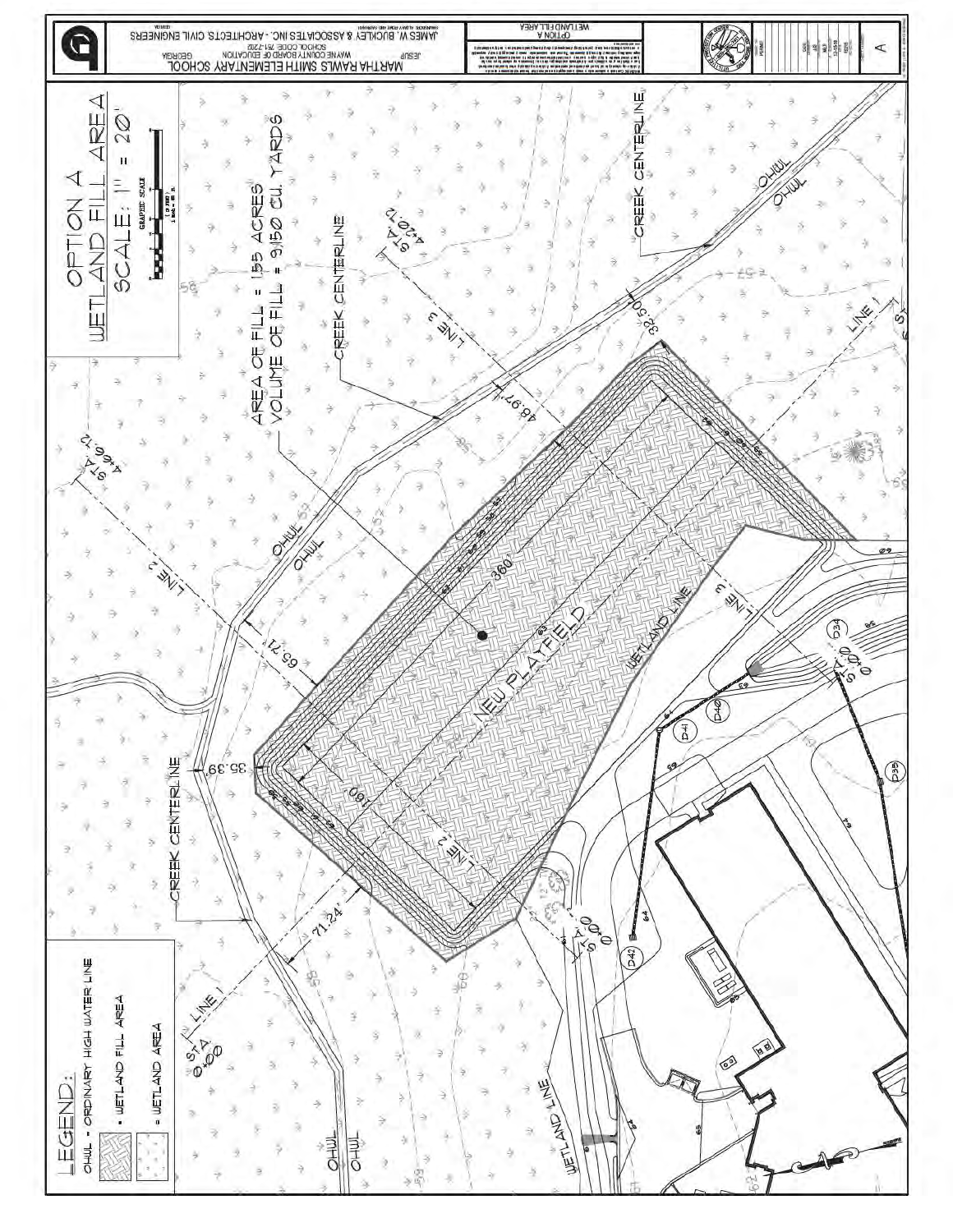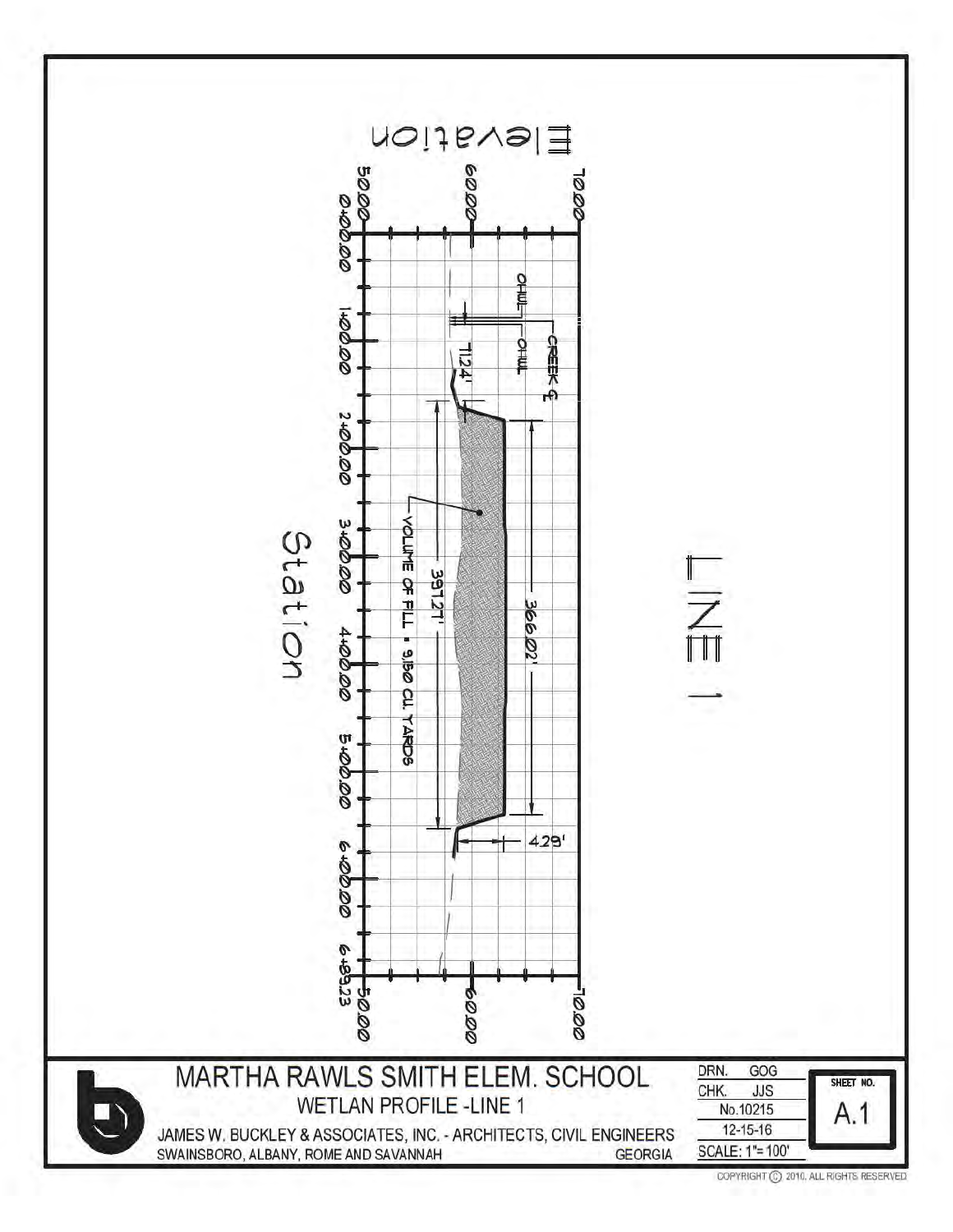